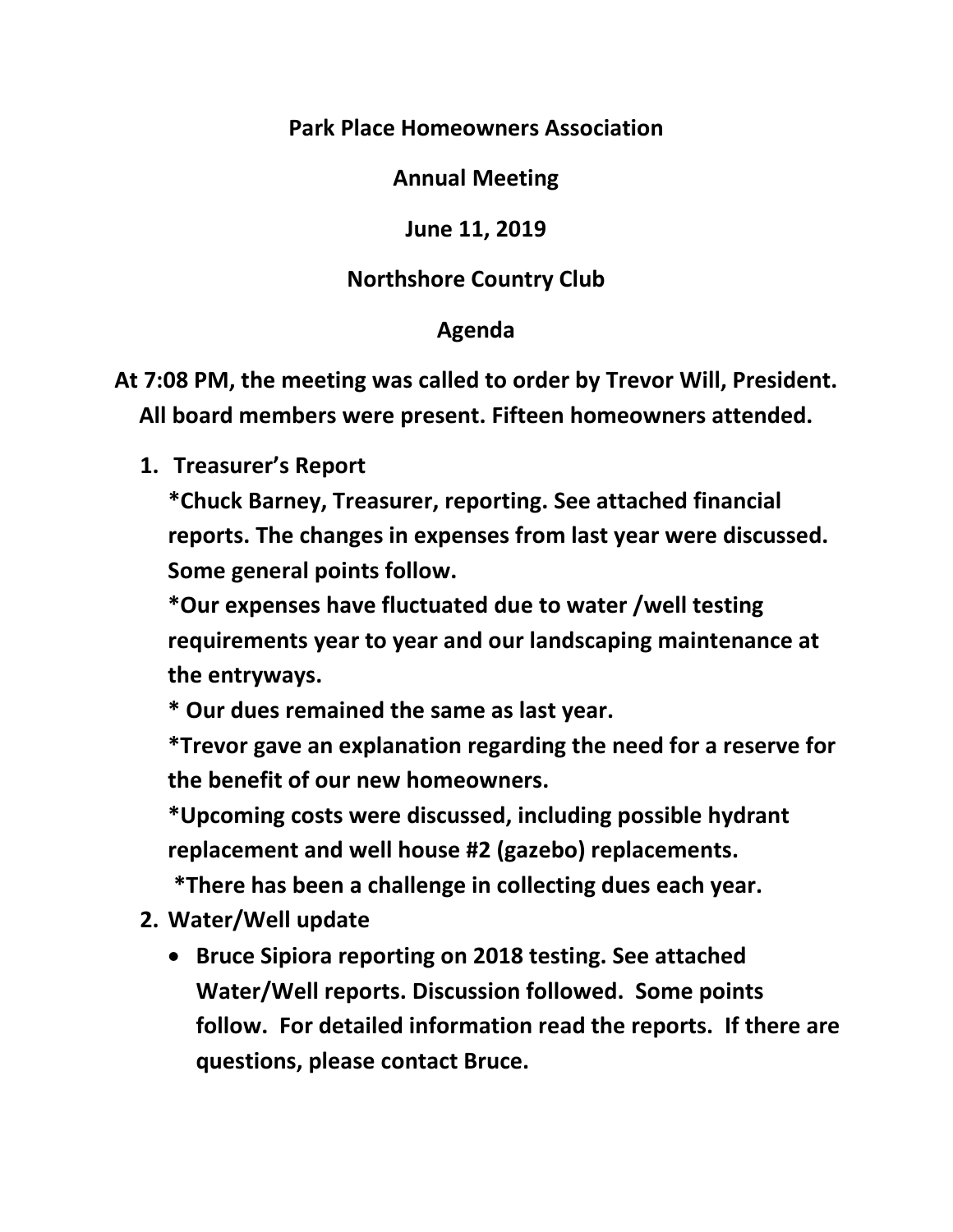**\* OTM regulatory compliance is based on certain periods; one year, 3 year, 6 year and 9 year periods. There is different testing according to each period.** 

**\* 2018 was our nine year testing period, which is the most extensive and expensive, approximately costing 4 thousand. \*We test 5 households in Park Place. 2 highest test scores are sent to DNR.**

**\* 2019 testing is monthly for bacteria, lead and copper and nitrates. Our cost will be lower than last year.**

**\* Well repairs/maintenance. Our pump maintenance company is CTW, and they test and inspect our well monthly and do any maintenance required. This year they replaced a check valve, which cost 1200\$. In January this year, our compressor airline froze and needed repair. Please read the report for additional repairs/maintenance.**

**\*Upcoming maintenance. When we clean tank our tank in 2021 we will need to install an ultrasonic sensor, which will cost about 3,000\$. We also need to update our modem for the pump-houses. Our hydrants are flushed and our mains are exercised every year, usually in the late summer, costing about 1500\$. Seven of our hydrants are slow to drain and need repair, which will cost about 3-5,000\$.** 

**\*Discussion followed regarding switching to city water. Our water quality is better and it would be much more expensive. As long as we have good water and someone to maintain the system we will stay with our system.** 

**\*If we switch to city water, Mequon would require us to hook up our mains costing about 10-15,000\$, and cap our wells at**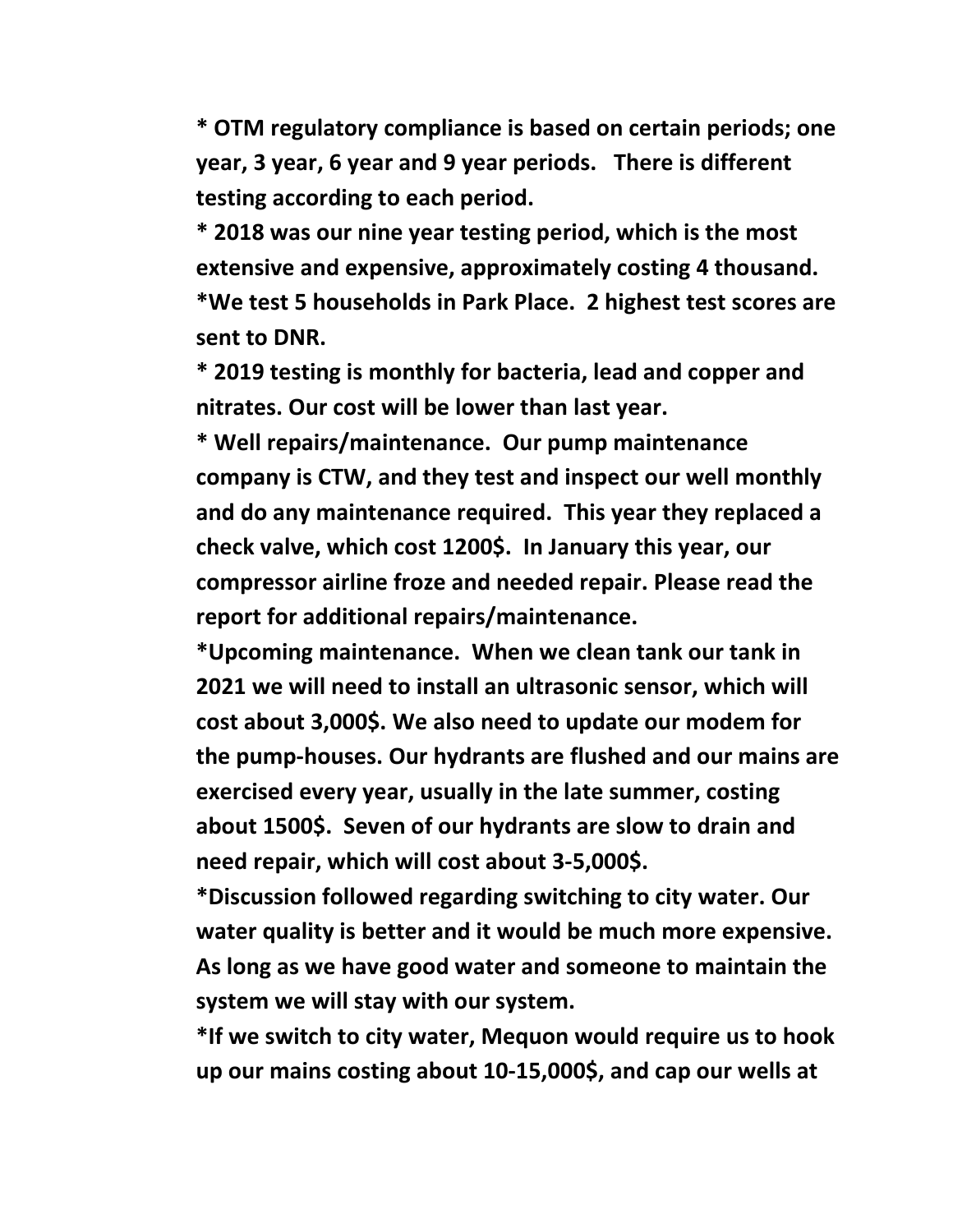**about 50,000\$ to cap, which is why we need our reserve. \*Question about the lateral pipe, which connects to the mains. Homeowners are responsible for lateral repairs. \* Question regarding how many years is left on the water table. It has remained consistent and hasn't changed.**

**3. Entryway update**

**\*New evergreens will be planted at Chicory entrance. Tree trimming will occur at Chicory and Zedler.**

- **4. Park Place Picnic-7/21 at Virmond**
- **5. Directory-ready next week-UPDATE: directories were not available until July 15.**
- **6. Mailboxes-Many mailboxes in our neighborhood are in a state of disrepair. Homeowners should replace these with compliant new boxes.**

## **Homeowners Concerns:**

**Several homeowners had questions regarding rental properties in our neighborhood. There have been some problems relating to a renter in Phase II. President Trevor Will attended a web seminar this spring on regulating the rental of homes in subdivisions with declarations and by-laws. He explained that unless the declarations give specific authority to the board to regulate rentals, the board does not have the ability to prohibit or restrict rentals. Our current declarations do not grant the board authority over rentals, so we would have to amend the declarations. Our declarations require 2/3 of the homeowners, including the mortgage holders, to approve any amendments. We have heard from other subdivisions with similar provisions that some lenders refuse to agree to any amendments,**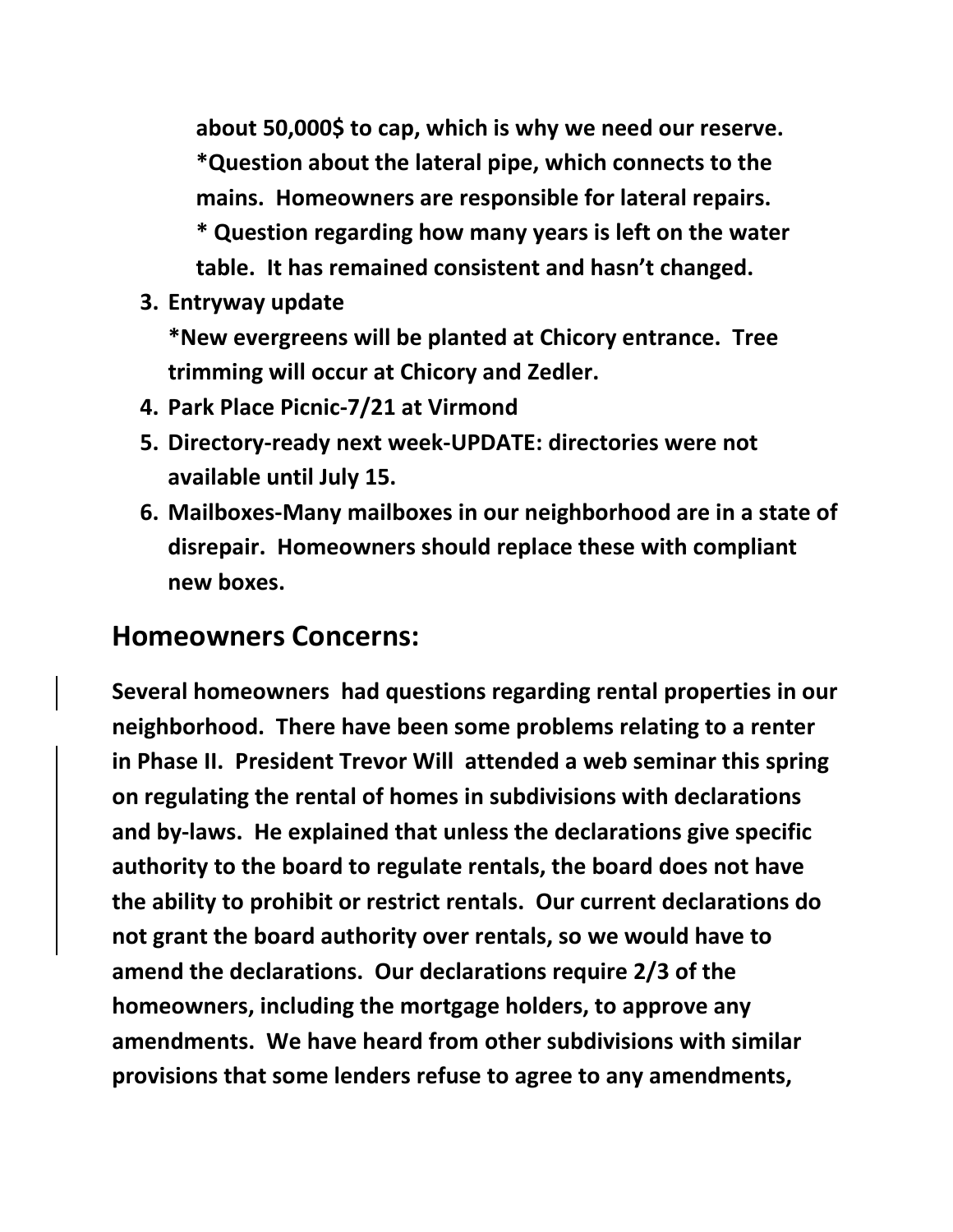**regardless of the merits. There are other issues involved in trying to regulate rentals including the anti-discrimination laws, the fair housing act and liability concerns. Before we attempt to amend the declarations to allow the board to regulate rentals, we would need to be sure there was enough backing from our homeowners.** 

**At this point the board is not able to directly regulate rentals. We can require owners who rent to tell their renters that they must follow bylaws and hold the owner responsible for making sure they do.** 

**\*Questions about the number of Cars at home on Aster-Theresa will send an email about that to the city and check into city ordinance. UPDATE: The homeowner involved has bought a building in which to store his cars. They should no longer be stored on the driveway.**

**Question on using one Garbage company for the subdivision-never worked because residents want to keep their current company/pickup day.** 

**Question on speeding on Waterleaf-Theresa will contact alderman. UPDATE: Theresa contacted the police chief. He had some extra patrols and did some speed checking.** 

**There was a reminder for homeowners to return the city survey or fill it out online. Deadline is Friday, June 14.**

**The meeting was adjourned by Trevor Will at 8:17pm**

**Respectfully submitted,**